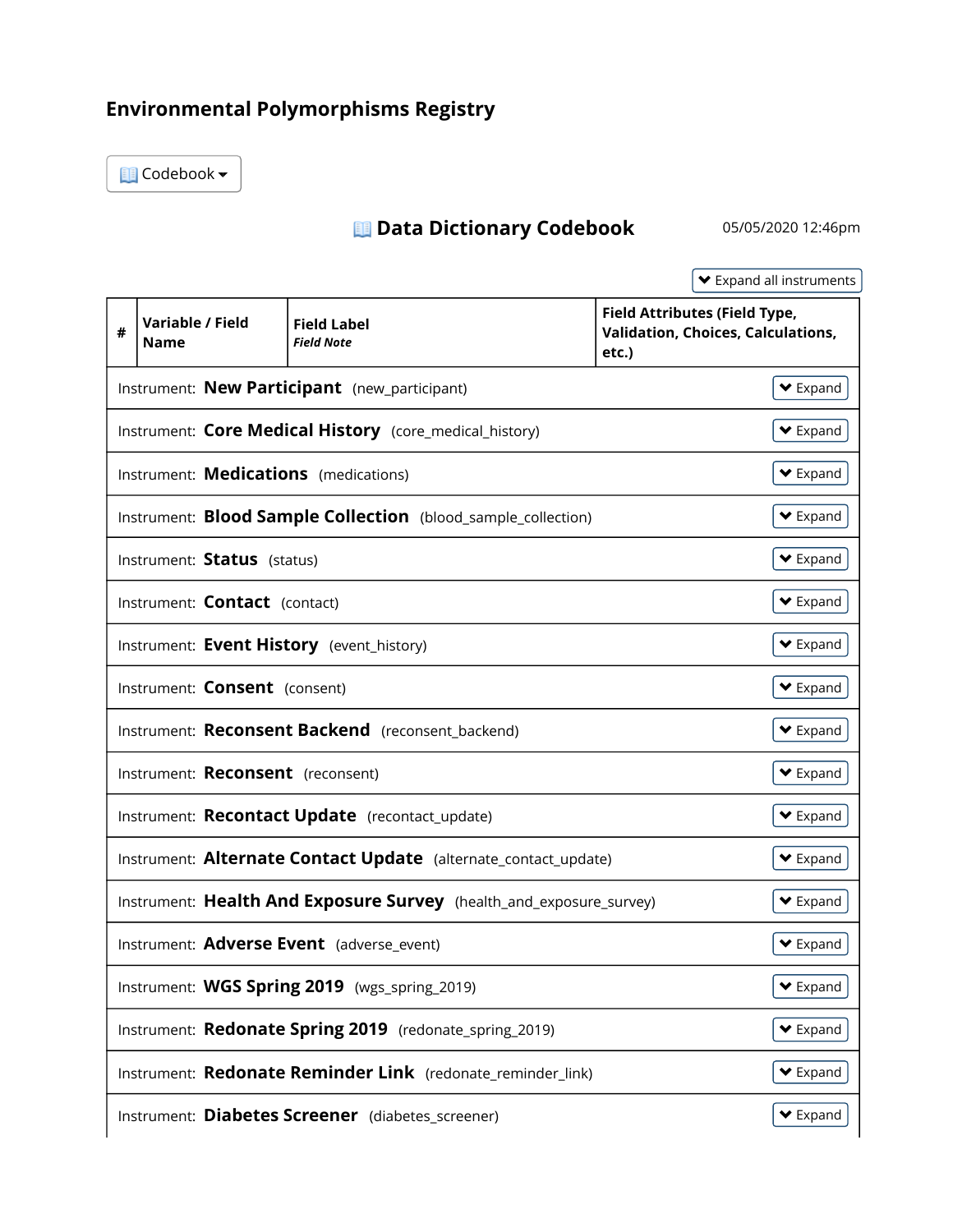| $\triangle$ Collapse<br>Instrument: Eczema Screener (eczema_screener)                                                                                                       |                                                                                                                                    |                                                                         |  |  |
|-----------------------------------------------------------------------------------------------------------------------------------------------------------------------------|------------------------------------------------------------------------------------------------------------------------------------|-------------------------------------------------------------------------|--|--|
| 2006eczema_dx<br>Show the field ONL<br>$Y$ if:<br>[health_and_exposu<br>r_arm_1][k68_eczem<br>$a$ ] = "1" OR [status_a<br>nd_contact_arm_1][e<br>czema_eligible] = "1"      | Has a doctor or other health care provider<br>ever told you that you have eczema?                                                  | radio<br>Yes<br>1<br>0<br>No<br>8<br>Don't know<br>Custom alignment: LV |  |  |
| 2007eczema_rash_12mo<br>Show the field ONL<br>Y if:<br>[health_and_exposu<br>r_arm_1][k68_eczem<br>$a$ ] = "1" OR [status_a<br>nd_contact_arm_1][e<br>czema_eligible] = "1" | Section Header:<br>During the past 12 months, have you had<br>dermatitis, eczema, or any other type of red,<br>inflamed skin rash? | radio<br>1<br>Yes<br>0<br>No<br>8<br>Don't know<br>Custom alignment: LV |  |  |
| 2008eczema_hands<br>Show the field ONL<br>Y if:<br>$[eczema_dx] = '1'$ or<br>$[eczema_dx] = '8'$ or<br>[eczema_rash_12m<br>$o$ ] = '1' or [eczema_r<br>ash_12mo] = '8'      | Section Header: What parts of the body are affected by<br>these conditions?<br>Hands                                               | radio (Matrix)<br>1<br>Yes<br>0<br>No<br>8<br>Don't Know                |  |  |
| 2009eczema_arms<br>Show the field ONL<br>Y if:<br>$[eczema_dx] = '1'$ or<br>$[eczema_dx] = '8'$ or<br>[eczema_rash_12m<br>$o] = '1'$ or [eczema_r<br>$ash_12mo] = '8'$      | Arms                                                                                                                               | radio (Matrix)<br>Yes<br>1<br>0<br>No<br>8<br>Don't Know                |  |  |
| 2010eczema_head<br>Show the field ONL<br>Y if:<br>$[eczema_dx] = '1'$ or<br>$[eczema_dx] = '8'$ or<br>[eczema_rash_12m<br>$o$ ] = '1' or [eczema_r<br>ash_12mo] = '8'       | Head, face, or neck                                                                                                                | radio (Matrix)<br>Yes<br>1<br>0<br>No<br>Don't Know<br>8                |  |  |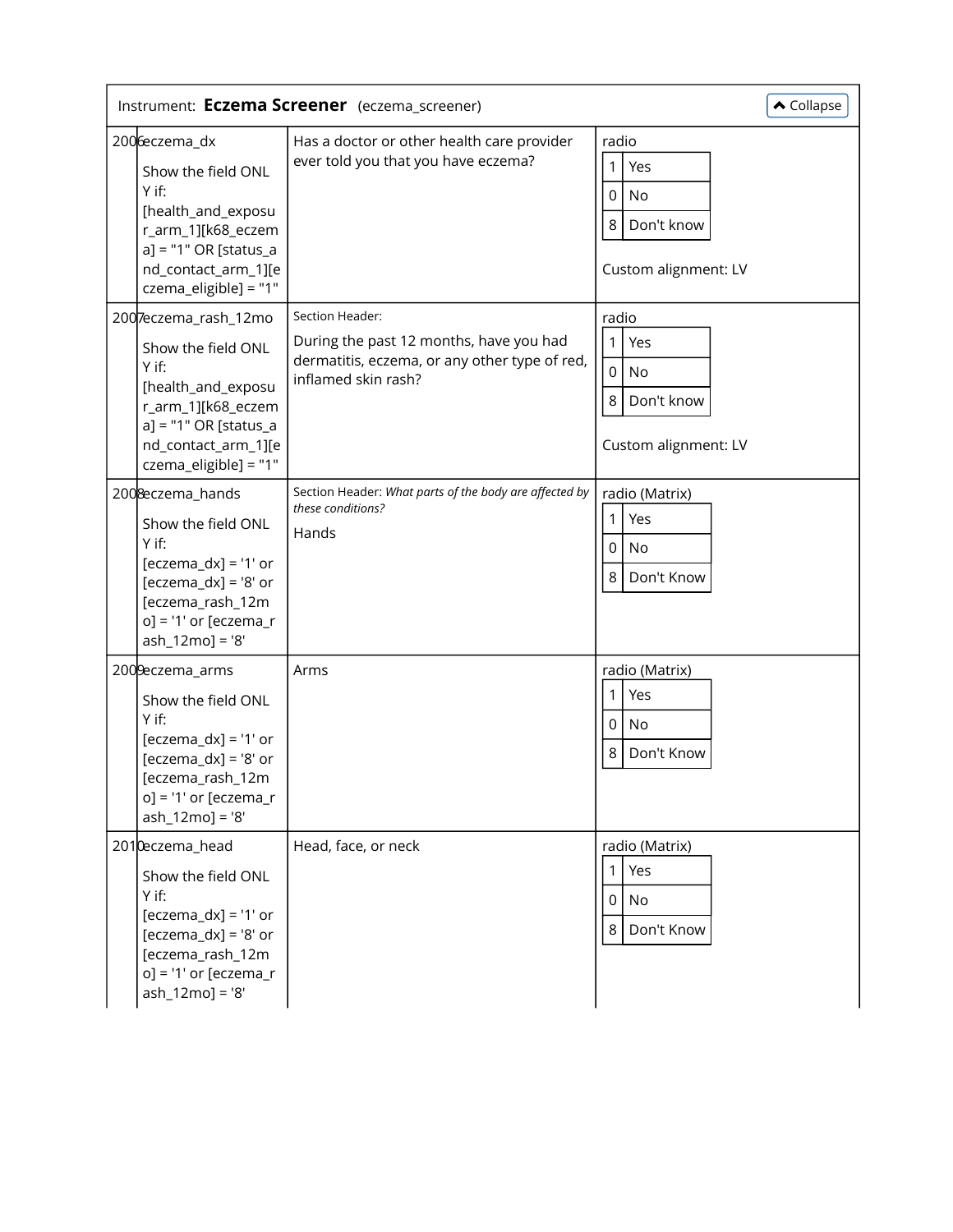| 201 leczema_torso<br>Show the field ONL<br>Y if:<br>$[eczema_dx] = '1'$ or<br>$[eczema_dx] = '8'$ or<br>[eczema_rash_12m<br>$o] = '1'$ or [eczema_r<br>ash_12mo] = '8'<br>201 <sub>2</sub> eczema_legs<br>Show the field ONL<br>Y if:<br>$[eczema_dx] = '1'$ or<br>$[eczema_dx] = '8'$ or<br>[eczema_rash_12m<br>$o] = '1'$ or [eczema_r<br>ash_12mo] = '8' | Torso<br>Legs   | radio (Matrix)<br>Yes<br>1<br>0<br>No<br>8<br>Don't Know<br>radio (Matrix)<br>Yes<br>$\mathbf{1}$<br>0<br>No<br>8<br>Don't Know |
|-------------------------------------------------------------------------------------------------------------------------------------------------------------------------------------------------------------------------------------------------------------------------------------------------------------------------------------------------------------|-----------------|---------------------------------------------------------------------------------------------------------------------------------|
| 2013eczema_shoulder<br>Show the field ONL<br>Y if:<br>$[eczema_dx] = '1'$ or<br>$[eczema_dx] = '8'$ or<br>[eczema_rash_12m<br>$o] = '1'$ or [eczema_r<br>ash_12mo] = '8'                                                                                                                                                                                    | Shoulder        | radio (Matrix)<br>Yes<br>1<br>0<br>No<br>8<br>Don't Know                                                                        |
| 2014eczema_groin<br>Show the field ONL<br>Y if:<br>$[eczema_dx] = '1'$ or<br>$[eczema_dx] = '8'$ or<br>[eczema_rash_12m<br>$o] = '1'$ or [eczema_r<br>ash_12mo] = '8'                                                                                                                                                                                       | Groin           | radio (Matrix)<br>Yes<br>$\mathbf{1}$<br>0<br>No<br>8<br>Don't Know                                                             |
| 2015eczema_buttocks<br>Show the field ONL<br>Y if:<br>$[eczema_dx] = '1'$ or<br>$[eczema_dx] = '8'$ or<br>[eczema_rash_12m<br>$o] = '1'$ or [eczema_r<br>ash_12mo] = '8'                                                                                                                                                                                    | <b>Buttocks</b> | radio (Matrix)<br>Yes<br>$\mathbf{1}$<br>0<br>No<br>Don't Know<br>8                                                             |
| 2016eczema_feet<br>Show the field ONL<br>Y if:<br>$[eczema_dx] = '1'$ or<br>$[eczema_dx] = '8'$ or<br>[eczema_rash_12m<br>$o] = '1'$ or [eczema_r<br>ash_12mo] = '8'                                                                                                                                                                                        | Feet            | radio (Matrix)<br>Yes<br>1<br>0<br>No<br>8<br>Don't Know                                                                        |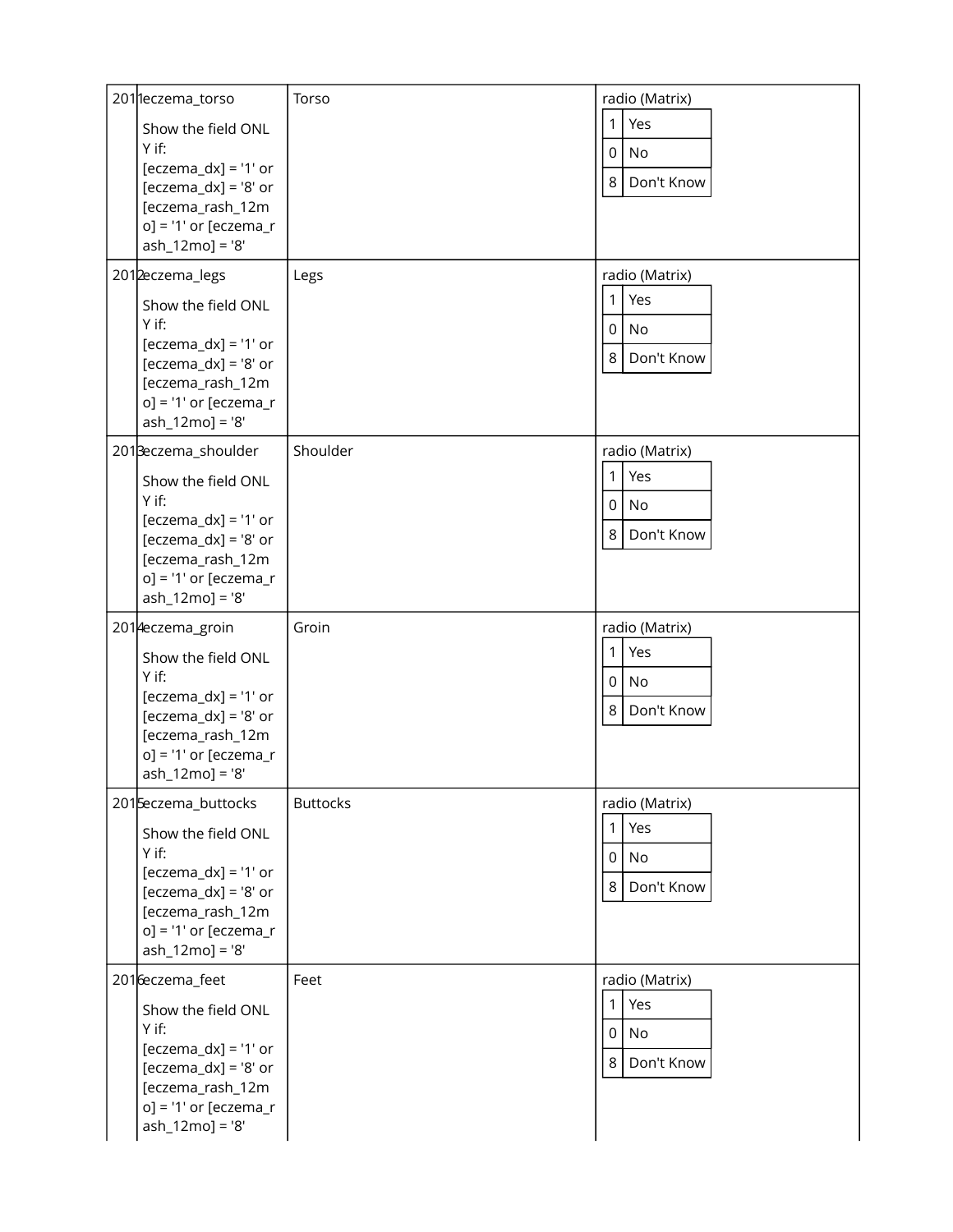| 2017eczema_other<br>Show the field ONL<br>$Y$ if:<br>$[eczema_dx] = '1'$ or<br>$[eczema_dx] = '8'$ or<br>[eczema_rash_12m<br>$o] = '1'$ or [eczema_r<br>ash_12mo] = '8'                                     | Other area (please specify)                                                  | radio (Matrix)<br>Yes<br>1<br>0<br>No<br>8<br>Don't Know |
|-------------------------------------------------------------------------------------------------------------------------------------------------------------------------------------------------------------|------------------------------------------------------------------------------|----------------------------------------------------------|
| 2018eczema_other_spec<br>Show the field ONL<br>Y if:<br>$[eczema\_other] = '1'$<br>and ([eczema_dx] =<br>'1' or [eczema_dx] =<br>'8' or [eczema_rash_<br>$12mo$ = '1' or [ecze<br>$ma\_rash_12mo] =$<br>'8' | Other area (please specify):                                                 | text<br>Custom alignment: LV                             |
| 2019eczema_rash<br>Show the field ONL<br>Y if:<br>$[eczema_dx] = '1'$ or<br>$[eczema_dx] = '8'$ or<br>[eczema_rash_12m<br>$o$ ] = '1' or [eczema_r<br>ash_12mo] = '8'                                       | Section Header: When you had these conditions, did<br>you have<br>A red rash | radio (Matrix)<br>Yes<br>1<br>0<br>No<br>8<br>Don't Know |
| 2020eczema_itch<br>Show the field ONL<br>Y if:<br>$[eczema_dx] = '1'$ or<br>$[eczema_dx] = '8'$ or<br>[eczema_rash_12m<br>$o] = '1'$ or [eczema_r<br>ash_12mo] = '8'                                        | Itching                                                                      | radio (Matrix)<br>Yes<br>1<br>0<br>No<br>8<br>Don't Know |
| 2021eczema_dry<br>Show the field ONL<br>Y if:<br>$[eczema_dx] = '1'$ or<br>$[eczema_dx] = '8'$ or<br>[eczema_rash_12m<br>$o] = '1'$ or [eczema_r<br>ash_12mo] = '8'                                         | Dry, cracked, scaly skin                                                     | radio (Matrix)<br>Yes<br>1<br>0<br>No<br>8<br>Don't Know |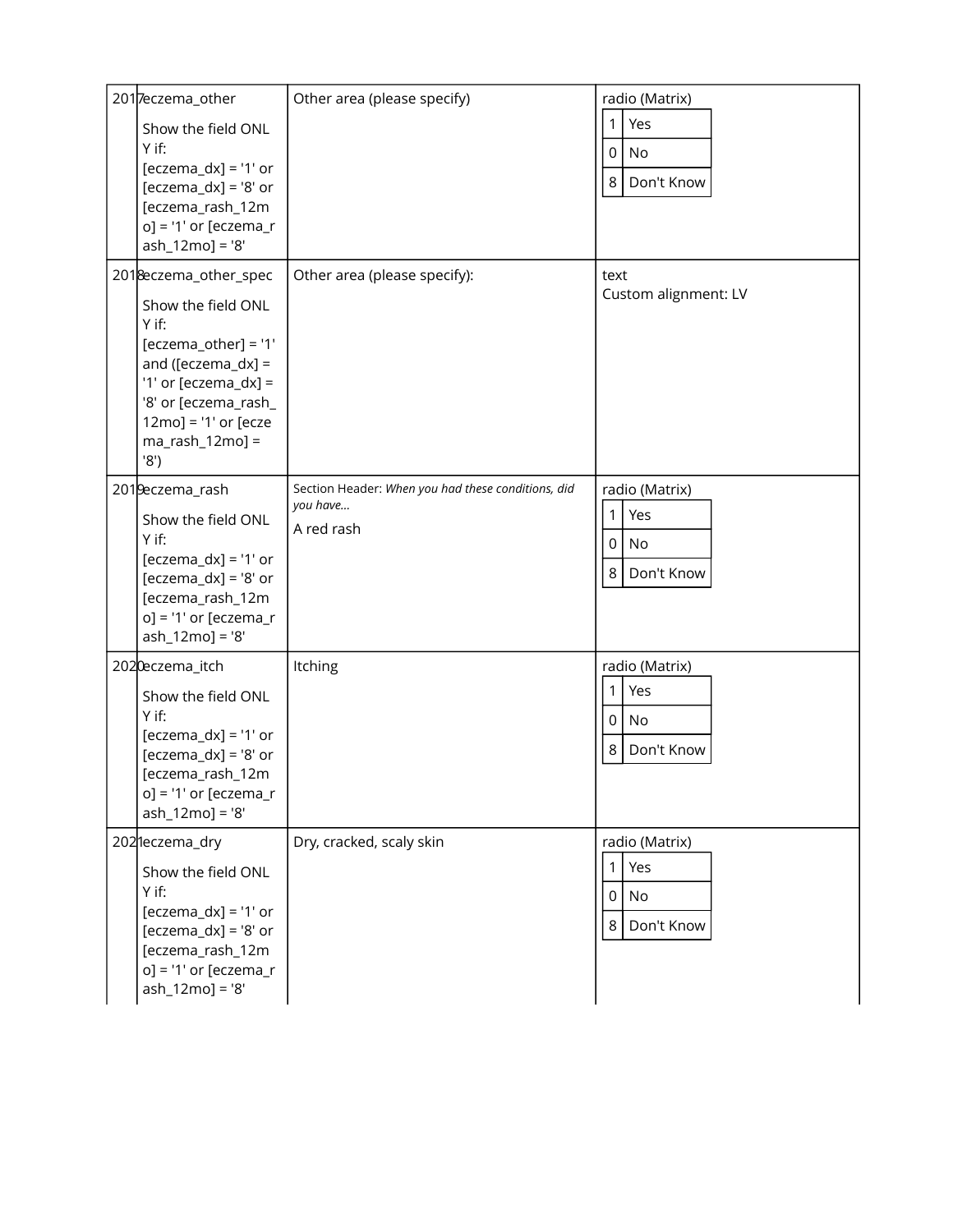| 2022eczema_bump                                                                                                                                                            | <b>Bumps and blisters</b>        | radio (Matrix)                                              |
|----------------------------------------------------------------------------------------------------------------------------------------------------------------------------|----------------------------------|-------------------------------------------------------------|
| Show the field ONL<br>Y if:<br>$[eczema_dx] = '1'$ or<br>$[eczema_dx] = '8'$ or<br>[eczema_rash_12m<br>$o$ ] = '1' or [eczema_r<br>$ash_12mo] = '8'$                       |                                  | Yes<br>$\Omega$<br>No.<br>8<br>Don't Know                   |
| 2023eczema_swell<br>Show the field ONL<br>$Y$ if:<br>$[eczema_dx] = '1'$ or<br>$[eczema_dx] = '8'$ or<br>[eczema_rash_12m<br>$o$ ] = '1' or [eczema_r<br>$ash_12mo] = '8'$ | Swelling, burning, or tenderness | radio (Matrix)<br>Yes<br>$\Omega$<br>No.<br>8<br>Don't Know |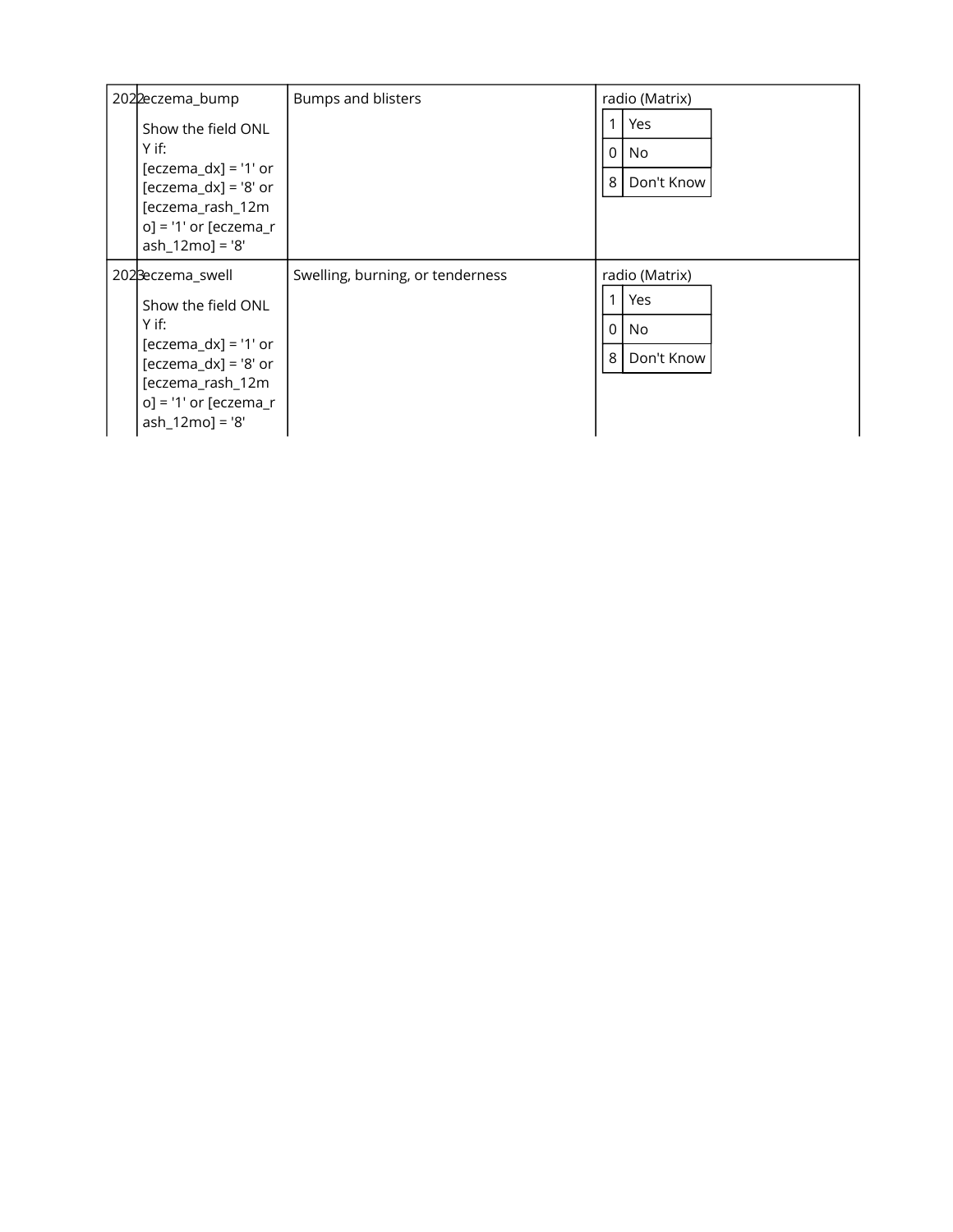| 2024eczema_trigger                                                                                                                                 | Section Header:                                                                        |                 | checkbox           |                                                                               |  |
|----------------------------------------------------------------------------------------------------------------------------------------------------|----------------------------------------------------------------------------------------|-----------------|--------------------|-------------------------------------------------------------------------------|--|
| Show the field ONL<br>Y if:<br>$[eczema_dx] = '1'$ or<br>$[eczema_dx] = '8'$ or<br>[eczema_rash_12m<br>$o$ ] = '1' or [eczema_r<br>ash_12mo] = '8' | Which of the following seem to trigger your<br>skin conditions? Select all that apply. | 1               | eczema_trigger__1  | Perfumes,<br>cosmetics, n<br>polish, or ha<br>dyes                            |  |
|                                                                                                                                                    |                                                                                        | $\overline{2}$  | eczema_trigger__2  | Personal<br>products suc<br>as soap, bod<br>wash,<br>shampoo, or<br>deodorant |  |
|                                                                                                                                                    |                                                                                        | 3               | eczema_trigger__3  | Medications,<br>such as<br>antibiotic<br>creams and<br>oral<br>antihistamin   |  |
|                                                                                                                                                    |                                                                                        | 4               | eczema_trigger__4  | Metals,<br>including<br>jewelry,<br>watches,<br>buttons, and<br>buckles       |  |
|                                                                                                                                                    |                                                                                        | 5               | eczema_trigger__5  | Bleach,<br>detergents,<br>solvents,<br>disinfectants<br>or rubbing<br>alcohol |  |
|                                                                                                                                                    |                                                                                        | 6               | eczema_trigger_6   | Plants, such<br>poison ivy,<br>poison oak                                     |  |
|                                                                                                                                                    |                                                                                        | 7               | eczema_trigger__7  | Fertilizers or<br>pesticides                                                  |  |
|                                                                                                                                                    |                                                                                        | 8               | eczema_trigger__8  | Resins,<br>rubbers, late<br>or dyes                                           |  |
|                                                                                                                                                    |                                                                                        | 9               | eczema_trigger__9  | Substances i<br>the air, such<br>as sawdust c<br>wool dust                    |  |
|                                                                                                                                                    |                                                                                        | 10 <sup>1</sup> | eczema_trigger__10 | Pressure or<br>friction on th<br>skin                                         |  |
|                                                                                                                                                    |                                                                                        |                 |                    |                                                                               |  |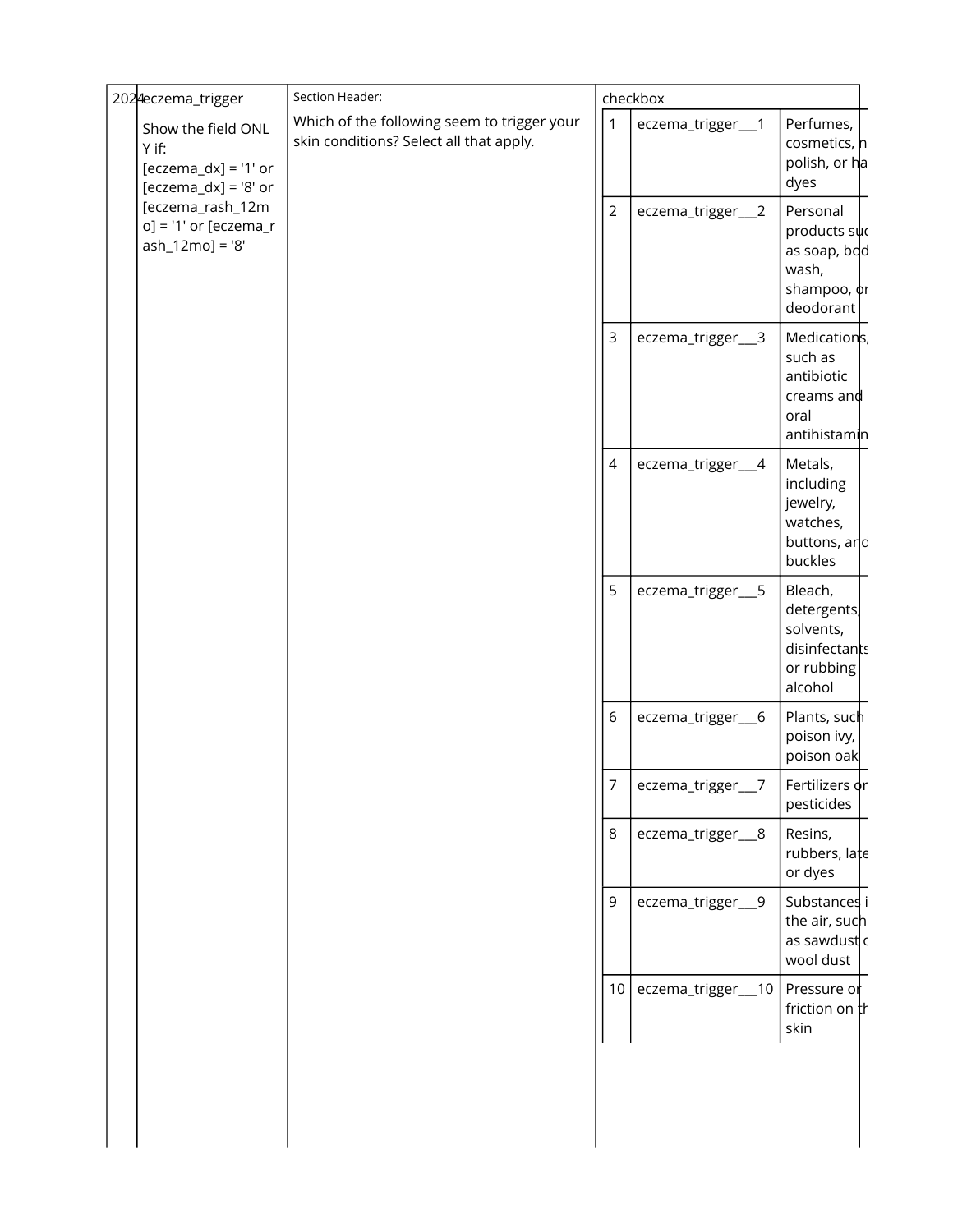|                                                                                                                                                                                                |                                                                                                                                        | 11<br>Extreme<br>eczema_trigger__11<br>temperature<br>(hot or cold)<br>or changes ii<br>humidity |  |  |
|------------------------------------------------------------------------------------------------------------------------------------------------------------------------------------------------|----------------------------------------------------------------------------------------------------------------------------------------|--------------------------------------------------------------------------------------------------|--|--|
|                                                                                                                                                                                                |                                                                                                                                        | Other (pleas<br>$12 \overline{ }$<br>eczema_trigger__12<br>specify)                              |  |  |
|                                                                                                                                                                                                |                                                                                                                                        | None of thes<br>13<br>eczema_trigger__13                                                         |  |  |
|                                                                                                                                                                                                |                                                                                                                                        | Custom alignment: LV<br>Field Annotation:<br>@NONEOFTHEABOVE=13                                  |  |  |
| 2025eczema_trigger_spec                                                                                                                                                                        | Other (please specify)                                                                                                                 | text                                                                                             |  |  |
| Show the field ONL<br>Y if:<br>[eczema_trigger(12)]<br>$=$ '1' and ([eczema_d<br>$x$ ] = '1' or [eczema_d<br>$x$ ] = '8' or [eczema_r<br>ash_12mo] = '1' or [e<br>czema_rash_12mo]<br>$= '8')$ |                                                                                                                                        | Custom alignment: LV                                                                             |  |  |
| 2026eczema_patch_test                                                                                                                                                                          | Section Header:                                                                                                                        | radio                                                                                            |  |  |
| Show the field ONL<br>Y if:                                                                                                                                                                    | Have you ever received a "patch test" to see<br>if you are allergic to something?                                                      | 1<br>Yes<br>0<br>No                                                                              |  |  |
| $[eczema_dx] = '1'$ or<br>$[eczema_dx] = '8'$ or                                                                                                                                               |                                                                                                                                        | 8<br>Don't know                                                                                  |  |  |
| [eczema_rash_12m<br>$o$ ] = '1' or [eczema_r<br>ash_12mo] = '8'                                                                                                                                |                                                                                                                                        | Custom alignment: LV                                                                             |  |  |
| 2027eczema_rx                                                                                                                                                                                  | Section Header:                                                                                                                        | checkbox                                                                                         |  |  |
| Show the field ONL<br>Y if:                                                                                                                                                                    | Has a doctor or other health care provider<br>prescribed any of the following to treat your<br>skin conditions? Select all that apply. | 1<br>eczema_rx__1<br>Steroid creams<br>or ointments                                              |  |  |
| $[eczema_dx] = '1'$ or<br>$[eczema_dx] = '8'$ or<br>[eczema_rash_12m<br>$o$ ] = '1' or [eczema_r<br>$ash_12mo] = '8'$                                                                          |                                                                                                                                        | $\overline{2}$<br>eczema_rx__2<br>Oral<br>corticosteroids                                        |  |  |
|                                                                                                                                                                                                |                                                                                                                                        | 3<br>Antihistamines<br>$eczema_r x_3$                                                            |  |  |
|                                                                                                                                                                                                |                                                                                                                                        | Antibiotics<br>4<br>$\overline{4}$<br>eczema_rx_                                                 |  |  |
|                                                                                                                                                                                                |                                                                                                                                        | Other<br>5<br>eczema_rx__5                                                                       |  |  |
|                                                                                                                                                                                                |                                                                                                                                        | None of these<br>6<br>eczema_rx_<br>6                                                            |  |  |
|                                                                                                                                                                                                |                                                                                                                                        | Custom alignment: LV<br>Field Annotation:<br>@NONEOFTHEABOVE=6                                   |  |  |
| 2028eczema_end                                                                                                                                                                                 | Section Header:<br>Please click Submit below.                                                                                          | descriptive                                                                                      |  |  |